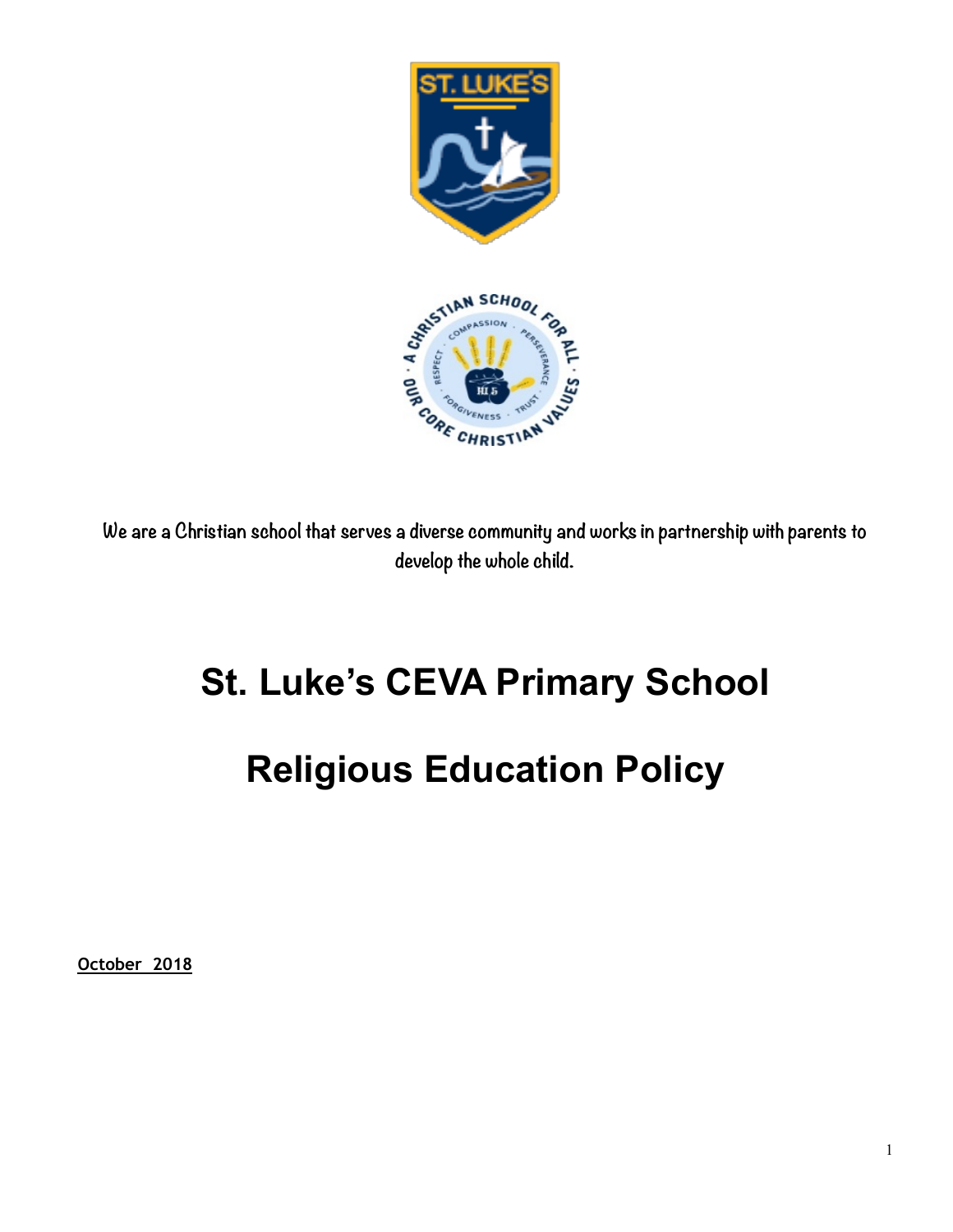**At St. Luke's CEVA Primary School** we aim to create a positive, safe and secure learning environment based upon mutual respect and high expectations, so that all members of the school community can excel and enjoy a full school life. This reflects our belief that every child is unique to God and entitled to be given opportunities to be the best that they can be.

## **Our aim:**

#### **To create positive relationships through mutual respect and care**

### *Following the example of Jesus we aim to build on our Core Christian Values (CCV) of Compassion, Forgiveness, Respect, Perseverance and Trust*

#### **We use our values to:**

**Ensure we understand that we all have rights and responsibilities,** believing that everyone in the school is important and has the right to be valued. We expect each individual to respect others, their families, their cultures and beliefs - ensuring fairness/ equity of treatment for all:

**Encourage self-discipline** and a reflective mind-set, where pupils are able to recognise and manage their own behaviour and treat each other and staff with courtesy;

**Lead by example:** Adults are key role-models and should at all times set a good example – being assertive, consistent, fair, approachable and willing to listen;

**Work in partnership** to form positive relationships with parents and carers and to develop a shared responsibility in the implementation of the school's policies;

**Demonstrate consistency** of response to both positive and negative behaviour;

**Challenge:** to ensure that all lessons fully engage and meet the needs and interests of all students;

**Enable pupils to be proud of St. Luke's:** to encourage all students to take pride in their academic work and enrichment activities whilst representing the school in competition and in everyday appearance.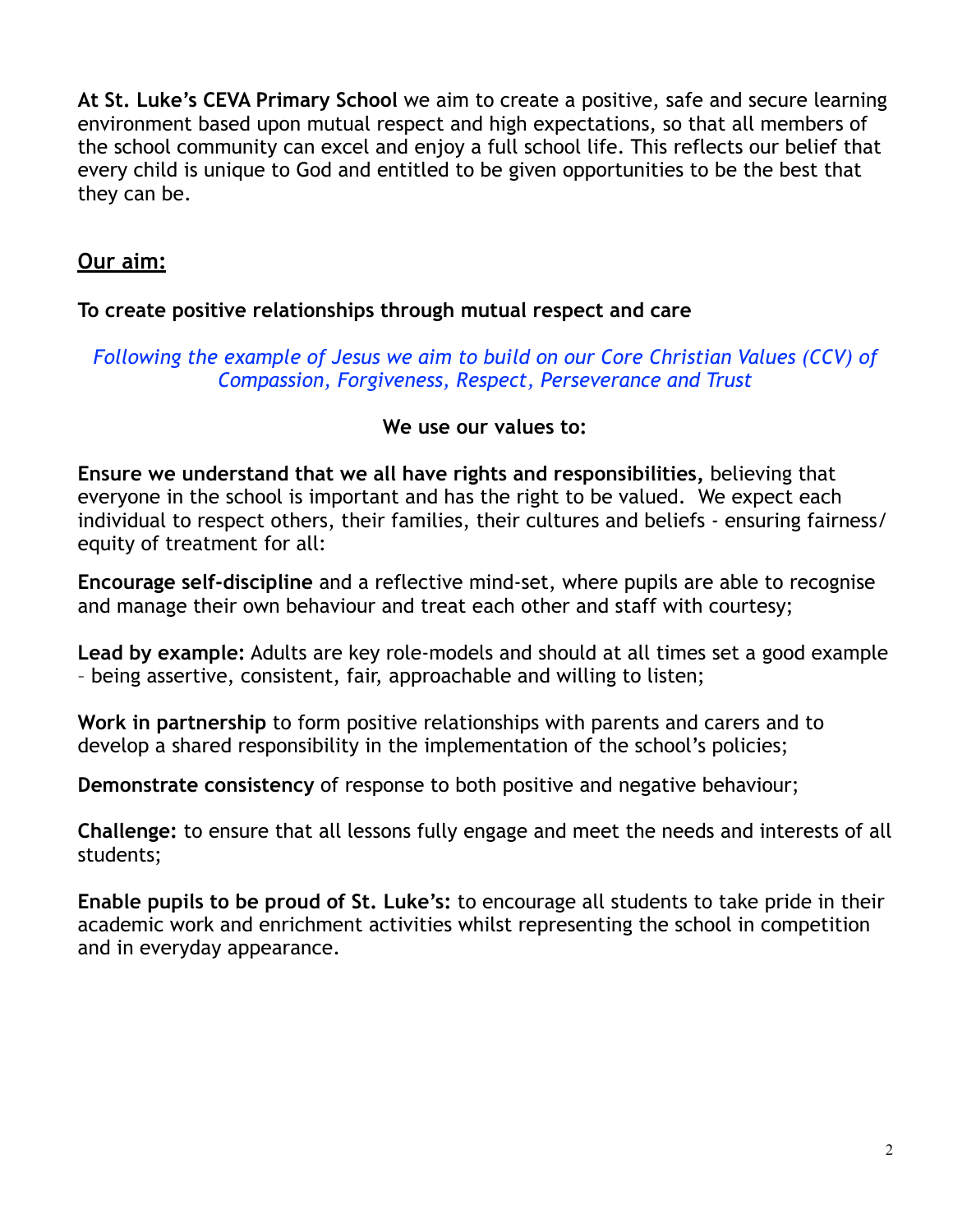## **St. Luke's is a school where;**

- ! Christian teaching, worship and values establish an ethos of co-operation and care, where everyone is willing to listen and where everyone expects the same high standard of common courtesy and behaviour.
- ! Children and adults want to learn and experience rich, creative, well planned and well resourced curriculum of learning activities, which promote excellence.
- ! We all work in partnership, valuing and respecting each other, understanding our different responsibilities but all engaged in the task of improvement.
- ! Children and adults teach and learn in a clean, safe, enjoyable and non-threatening but stimulating environment, which is cared for, and valued by all.
- ! We recognise that each person is unique and has equal rights within a setting of tolerance and understanding.

## **Origin and nature of this policy**

This policy is the result of discussion with staff and at senior leadership level following classroom observations across the whole school. It is a working document, which is reviewed regularly and outlines a basic level of good practice and provision that is to be matched in all classrooms. It is not intended to be a final statement on all matters pertaining to good teaching and learning within Religious Education. There are a number of areas where practice and provision may be identified for further improvement following monitoring. This policy statement has and will continue to develop over time.

## **The Nature of Religious Education (RE)**

Religious Education is a statutory subject within the basic primary curriculum. It has equal standing in relation to National Curriculum subjects. RE is an important element in promoting the holistic development of the child. Every child learns in a way that is unique for that child, but all children learn more effectively when they are motivated.

RE at St Luke's follows the requirements of the Chelmsford diocesan scheme of work, and selects additional units from the 2016 Newham Agreed Syllabus to ensure that all children are learning about and from the Christian faith and other principal religions in the UK.

RE makes contributions to the spiritual, moral, social and cultural development of the child, seeking to provide experiences from which to learn about and from religion.

RE at St Luke's gives a perspective of the Christian way of life which includes care and respect for others (including those of other faiths or none), self discipline and charity to others less fortunate. As part of a multi-faith community it is essential our children should gain an understanding of other faiths so that through their understanding, tolerance and respect will grow. In addition to the input of the school staff, the vicar of St. Luke's and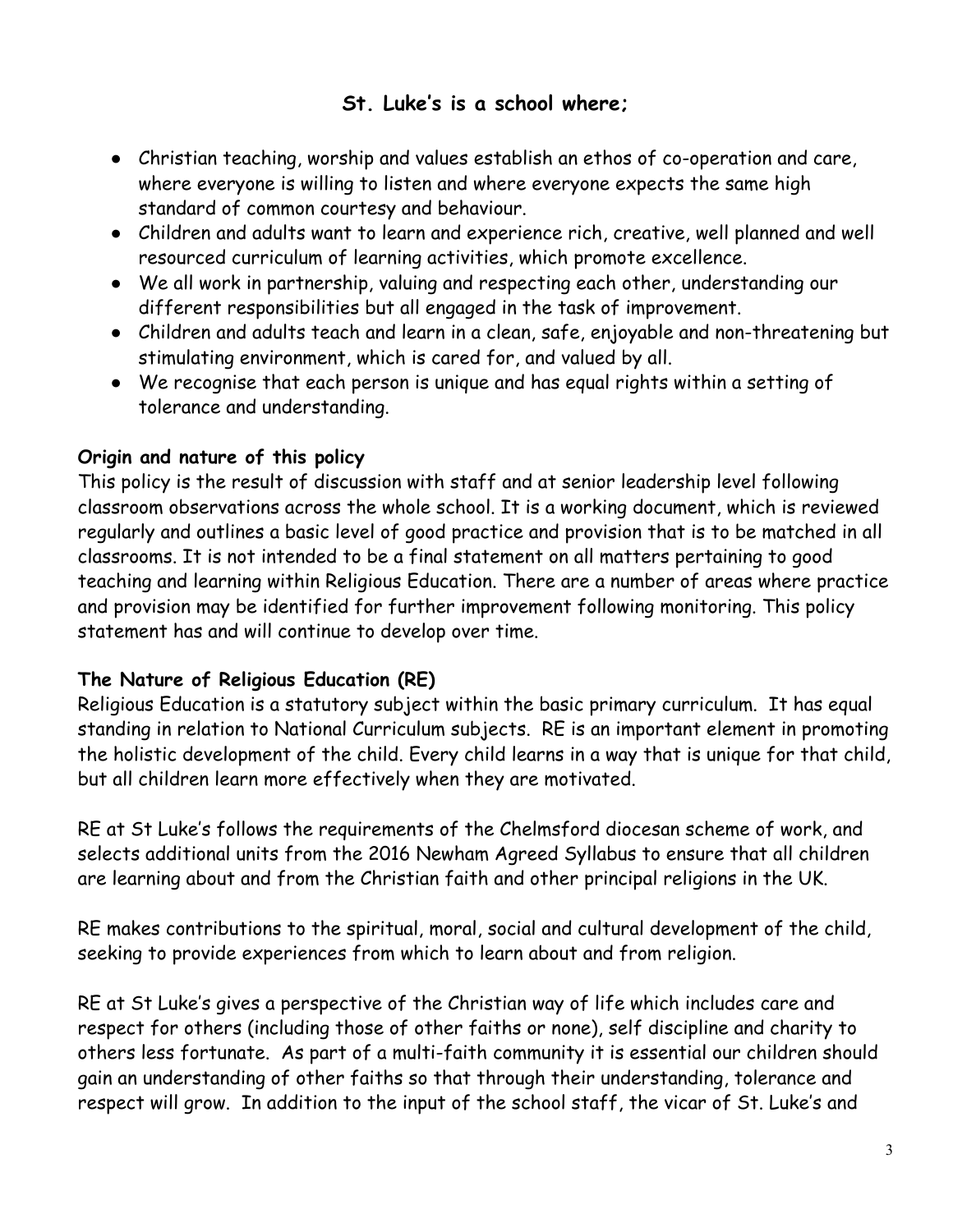other visitors have an important role in helping children grow in knowledge and understanding of religion.

#### **Aims and Objectives**

- ! To maintain and/or stimulate pupil curiosity, interest and enjoyment in RE.
- ! To enable pupils to be familiar with a body of religious knowledge, principles, skills and vocabulary.
- ! To encourage reflection, questioning and reasoning to enable decision making.
- ! To help pupils to distinguish between right and wrong and to be aware of the consequences of their own action.
- ! To allow all pupils to have equal access to RE and to experience success and enjoyment in their RE work.
- ! To promote a respect for the faiths represented in the community around the school, and the rights of individuals to follow a faith of their choosing.
- To provide the opportunity for sharing knowledge and develop understanding of other faiths.
- ! To understand how beliefs, values and practices affect people's lives.
- ! RE is not taught to propagate religion in general or a particular religion, it is not to nurture or convert. It is an academic discipline with levels of achievements.
- Awaken and develop an awareness of the spiritual dimension in life.

#### **The allocation of teaching time for religious education**

The diocesan syllabus is based on the expectation that the following **minimum** times be given to religious education:

Key Stage 1: 36 hours per year (50 minutes a week)

Key Stage 2: 45 hours per year (1 hour and 17 mins a week)

The time allocation can be blocked.

## **Time allocated to teaching Christianity**

It is recommended that in VA church schools between two-thirds and three-quarters of the religious education curriculum time is spent in the study of Christianity and that other faiths and world views are covered in the remainder of the time. This proportion of time spent on Christianity is essential to fulfil the requirements of the distinctive Christian character of the school (see appendix 1).

## **Early Years Foundation Stage**

Religious Education is not taught as a curriculum area. Links to religious and human experience are to be found in the Newham Agreed Syllabus, along with resources for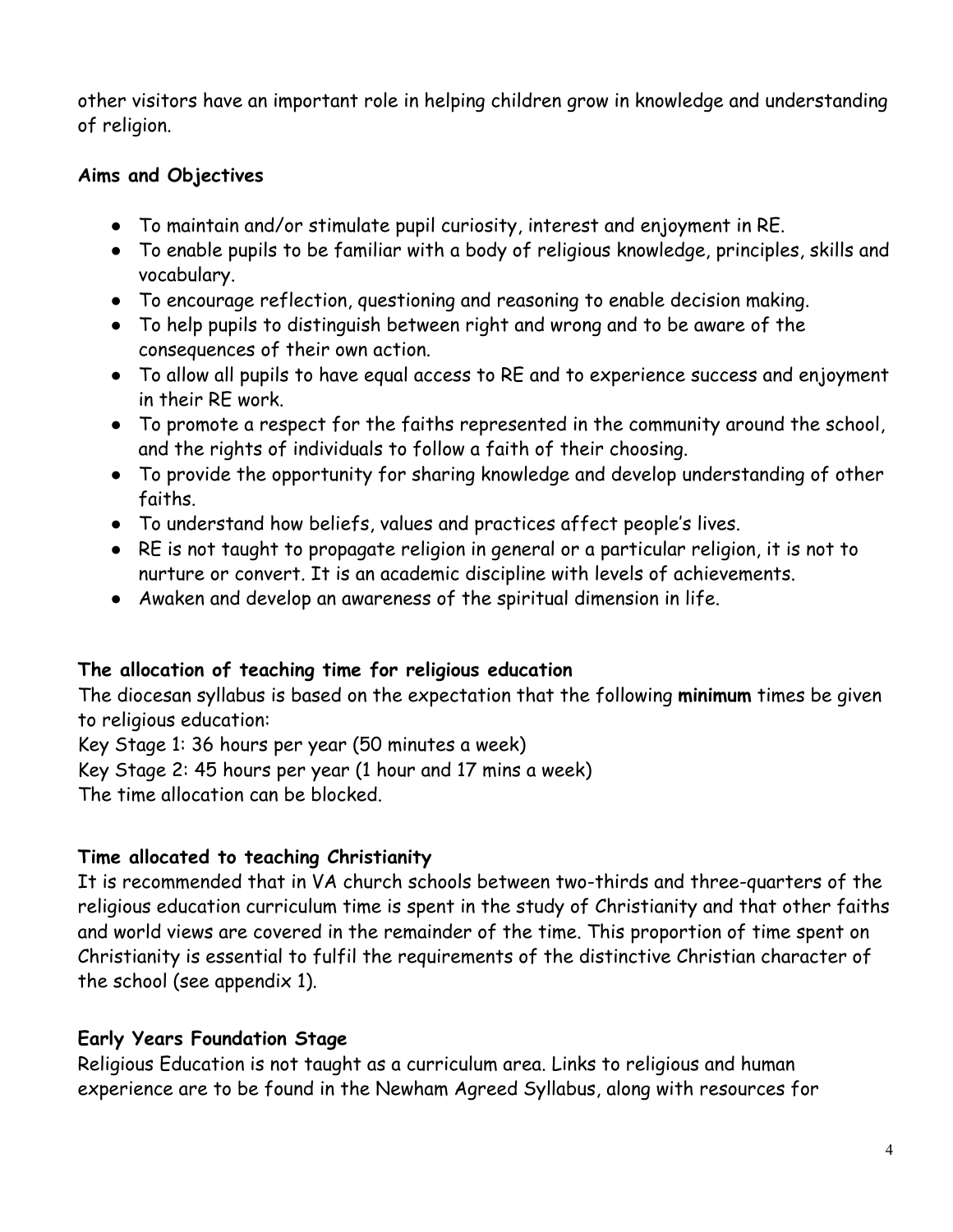teaching RE. Within the EYFS RE links directly to the early learning goals within **Social development**, **Emotional development** and **knowledge and Understanding of the world**. RE is taught in relation to festivals throughout the year, discreetly through story books/and religious story sessions, using spirited play. Teachers monitor a child's development within these early learning goals.

#### **Key Stage 1 and 2**

There is a systematic study of Christianity and opportunities to learn about the other 5 principle religions in the UK (Buddhism, Hinduism, Islam, Judaism and Sikhism) and a nonreligious world view such as Humanism. The units highlight opportunities to learn outside the classroom as well as creatively through the arts.

#### **Planning**

Teachers together have agreed what units will be taught across the school. These units are taken from the diocesan and Borough schemes of work providing a basis for teachers to plan from.

Teachers should plan so that pupils can make balanced and informed choices and decisions, critically evaluate alternative choices, decisions, faiths and beliefs and understand and use religious terminology and explanations.

Pupils should be able to express information in a variety of forms and obtain information from various sources. They should be able to apply their knowledge and understanding in a range of contexts.

Sessions should be planned so that pupils can share their opinions, beliefs, experiences and culture with others in order to enhance the quality of learning. Lessons should also foster a respect and informed judgements within the pupils for each others backgrounds, beliefs and cultures from a position of understanding.

#### **Teaching Strategies**

RE is taught using a range of teaching strategies in order to ensure that all pupils can access the subject using different learning styles. (see Teaching and Learning Policy)

#### **Assessment and Record keeping**

Parents are given a written report on their child's progress and a achievement in RE annually, and at the end of Key Stage two all children are given a level of achievement for RE.

## **Equal Opportunities**

All cultures and beliefs are respected at St. Luke's and pupils are encouraged to find out about unfamiliar faiths and cultures, which are not represented within the school but are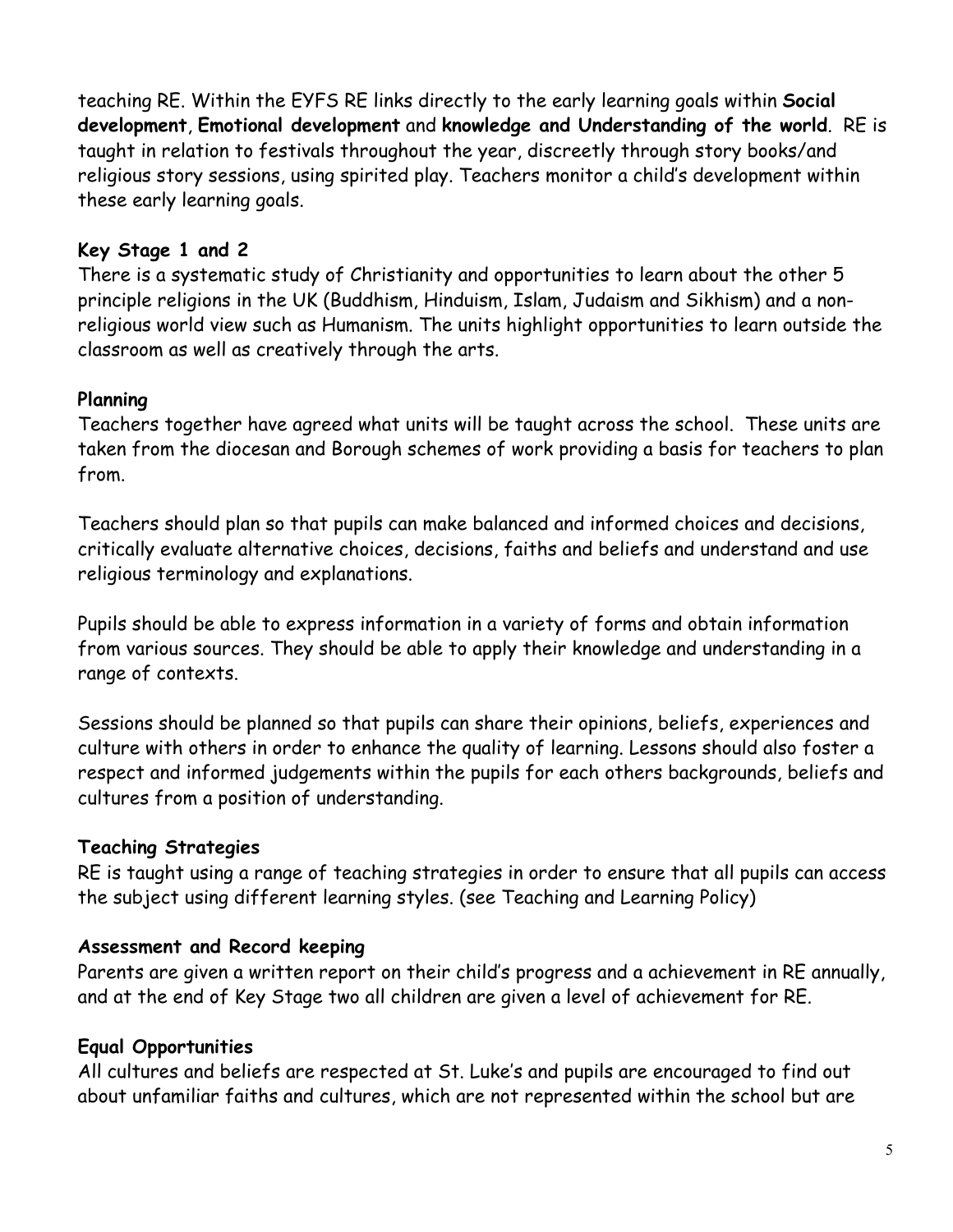evident in the local community. Pupils are encouraged to develop their own thoughts and opinions about their lives and faith experiences and choices.

#### **Special Educational Needs**

The needs of all pupils are met through differentiated activities where appropriate. No child should feel excluded from an RE activity and teachers will plan activities to include all pupils.

#### **Resources**

There are a range of artefacts, posters, photographs and books that support the teaching of RE. These are all stored in the RE resource area. The resources are reviewed and replenished on a regular basis to ensure high quality of resources are maintained. The co-ordinator is responsible for managing and organising these resources but all staff have a responsibility to care and store them appropriately.

#### **Monitoring**

Head, RE leader and senior teachers regularly monitor teachers' planning and feedback is given with targets for improvement included where appropriate. The quality of teaching is observed within school improvement priorities.

#### **Right to withdrawal from RE**

Parents have the legal right to withdraw their child from RE after consultation with the head teacher. In this case alternative arrangements will be made for the pupil during RE lessons.

#### **The Religious Education leader Role:**

The RE leader is responsible for effectively leading the development of RE within the school in line with the school development plan. This is done in consultation with the head teacher. The RE leader will monitor planning, do lesson observations, book audits, order resources, and offer guidance and support to staff where needed.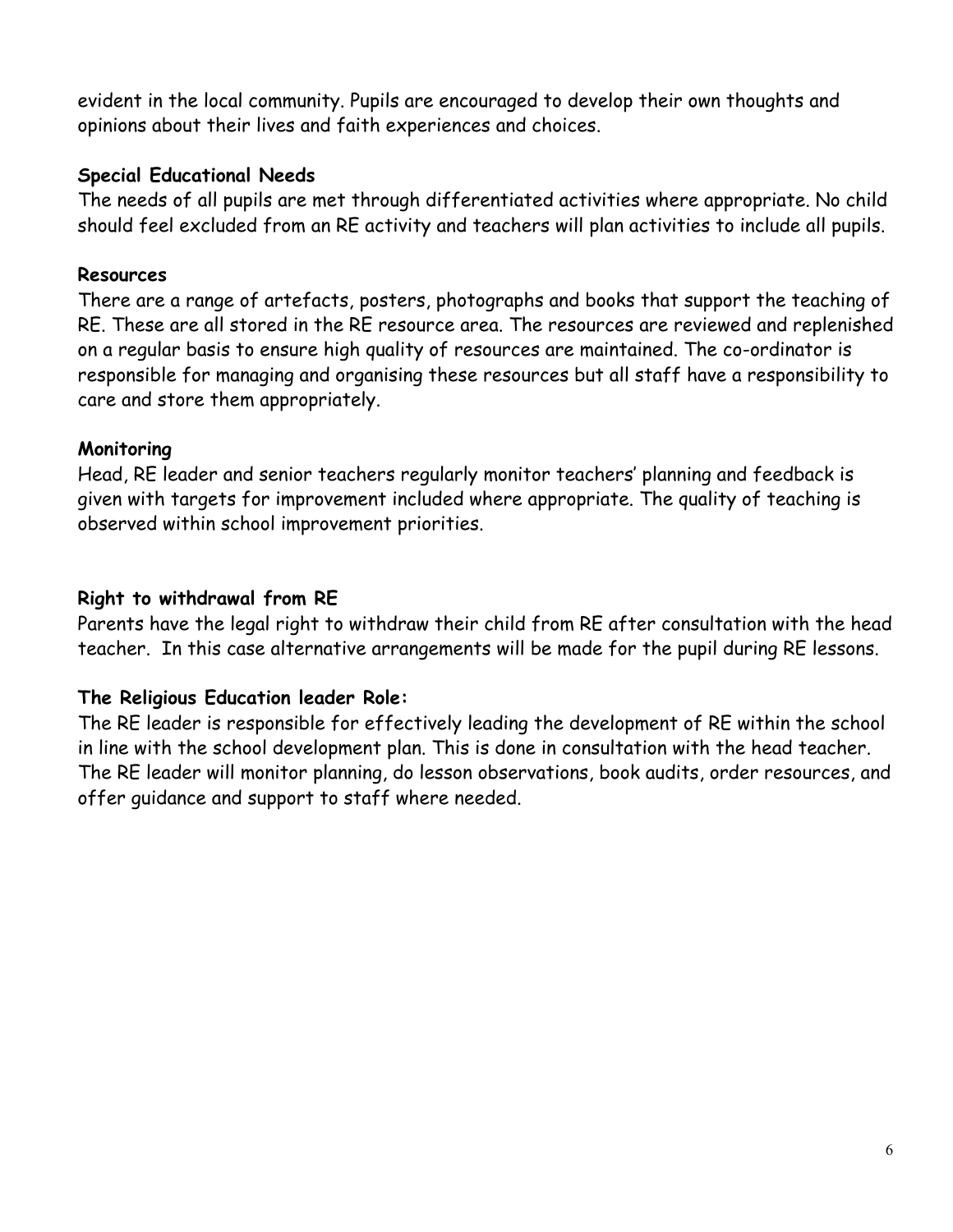## Appendix 1

## **Aims for RE in a CEVA Primary school from Chelmsford Diocesan Agreed Syllabus:**

#### **Learning about religion**

We learn about:

- the God who reveals the truth about himself and humanity through creation, the giving of the law, God's action in history and through the prophets;
- the God who reveals himself ultimately in Jesus his Son, living among us and dying and rising for us;
- the God who reveals himself in his Spirit working in the living faith of the Church experienced through scripture, tradition and reason.

## **Learning from religion**

We learn from:

- an empathetic response to the Christian faith and a critical engagement with it;
- responding personally to the transforming power of Jesus Christ;
- ! developing a vision for life that transcends a dull materialism and recognises the reality of the spiritual realm;
- ! understanding ourselves and others, celebrating our shared humanity and the breadth of human achievement;
- ! examples of Christian living which give priority to the claims of justice, mercy, holiness and love.

Religious education does not exist in a vacuum; it comes as a challenge to the learner's existing values and practices. It involves and confronts the individual in a way no other subject can. A vision of education inspired by Jesus Christ is a catalyst for a process of formation for the whole person and the whole human family. Religious education is key to fulfilling the purpose of a church school as described by the late Lord Runcie when he was Archbishop of Canterbury:

- to nourish those of the faith;
- to encourage those of other faiths;
- to challenge those who have no faith

## **Religious Education in Church Schools Should Help Pupils to...**

- ! learn **about** other faiths, their beliefs, traditions and practices and **from** them through encounter and dialogue;
- recognise and respect those of all faiths in their search for God;
- recognise areas of common belief and practice between different faiths;
- enrich and expand their understanding of truth while remaining faithful to their own tradition;